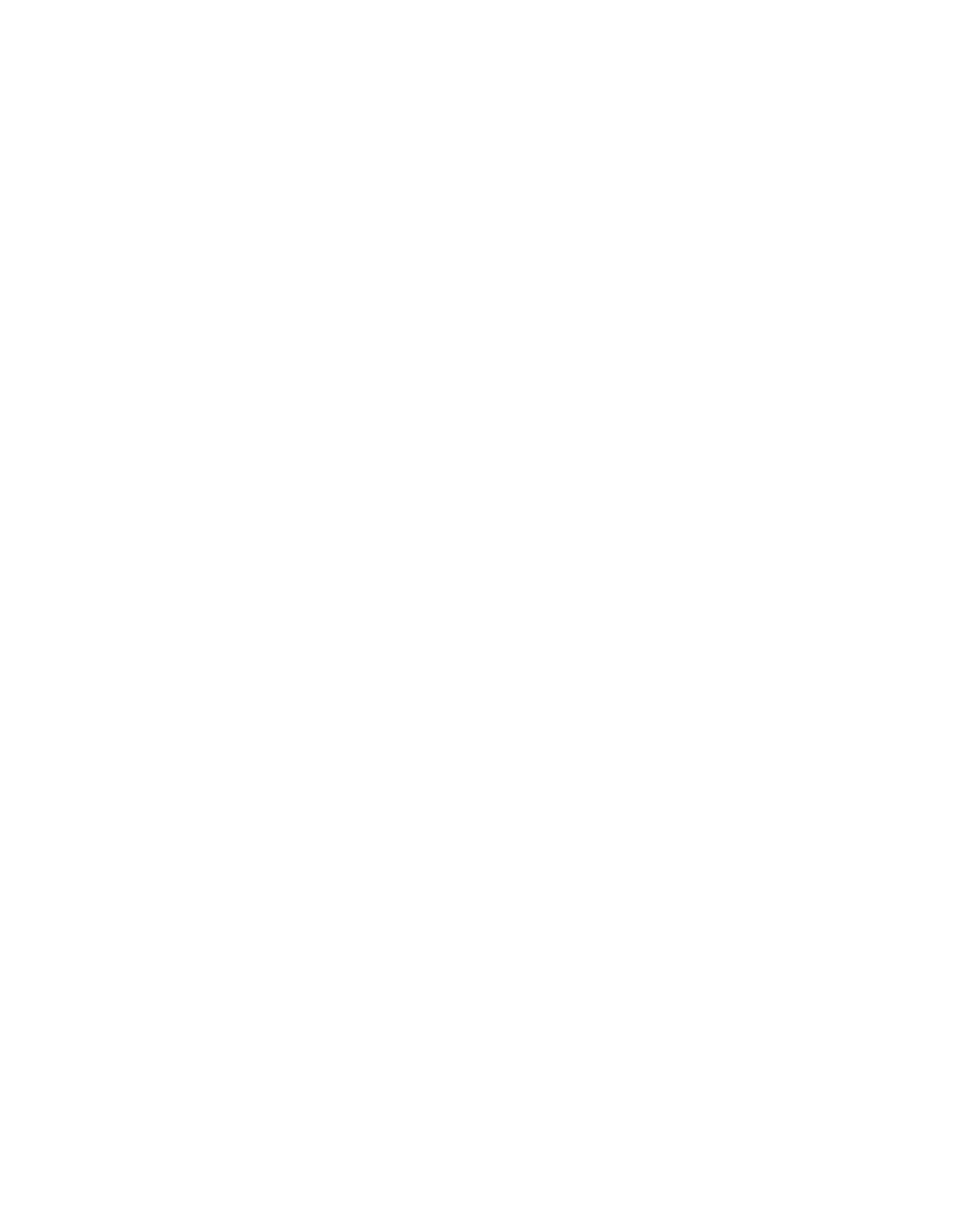used as a school, it is still in use as swing space. The boilers are necessary in order to prevent the building from freezing and causing major damage. This request is for the design phase of the project. Any salvageable parts will be kept, providing spare parts for boiler #2. Boiler #1 will be replaced with a high efficiency condensing boiler. (Submitted by: Department of Public Works/Building Maintenance)

The Town Manager's recommendation for Hillside School Boiler Installation Design is \$16,000 to be funded by Free Cash.

## **POLLARD SCHOOL FEASIBILITY STUDY**

The purpose of this study is to provide sufficient development of the School Committee's referred option at Pollard School for the purpose of allowing the Town to make informed decisions about the retrofit/replacement of systems and or building elements, until the renovation work can occur. It is anticipated that this study would entail a review of programming, layout and other factors that could support an eventual realization of the preferred renovation option and allow modifications within the current Pollard that would later be in concert with future plans. This request complements the projects proposed as part of a multi-project Strategic Plan to provide capacity at the elementary schools for enrollment growth, address overcrowding at the High Rock School and modernize the Mitchell Elementary and Pollard Middle Schools.

The Town Manager's recommendation for Pollard School Feasibility Study is \$280,000 to be funded by Free Cash.

## **AUDITORIUM THEATRICAL SOUND AND LIGHTING SYSTEMS NEEDS ASSESSMENT**

This project is to conduct a needs assessment/ feasibility study of upgrading the theatrical sound and lighting systems in the Pollard, Newman and Needham High School Auditoriums. These auditoriums are venues for student and community group productions. The theatrical equipment currently installed in these venues, however, is old and not adequate for contemporary musical or theatrical productions. Although some issues are unique to particular venues, some common deficiencies in the audio systems include: speakers, which are poorly placed, insufficient in number and/or non-functioning, thereby impairing the audience's ability to hear what is happening clearly on stage from all seats; sound boards, which are old (analog), partially non-functioning and/or not at a standard that is necessary for a modern musical or theatrical production; and amplification equipment (such as wireless receivers and microphones) that are insufficient in number and/or broken. The lighting systems include fixtures that are partially nonfunctioning, and uncoordinated with sound delivery. Although the need and vision for these spaces has not yet been fully assessed, school parents and community groups already have engaged in fundraising for equipment upgrades. (Submitted by: School Department)

The Town Manager's recommendation for Auditorium Theatrical Sound and Lighting Systems Needs Assessment is \$60,000 in the Tier 2 category.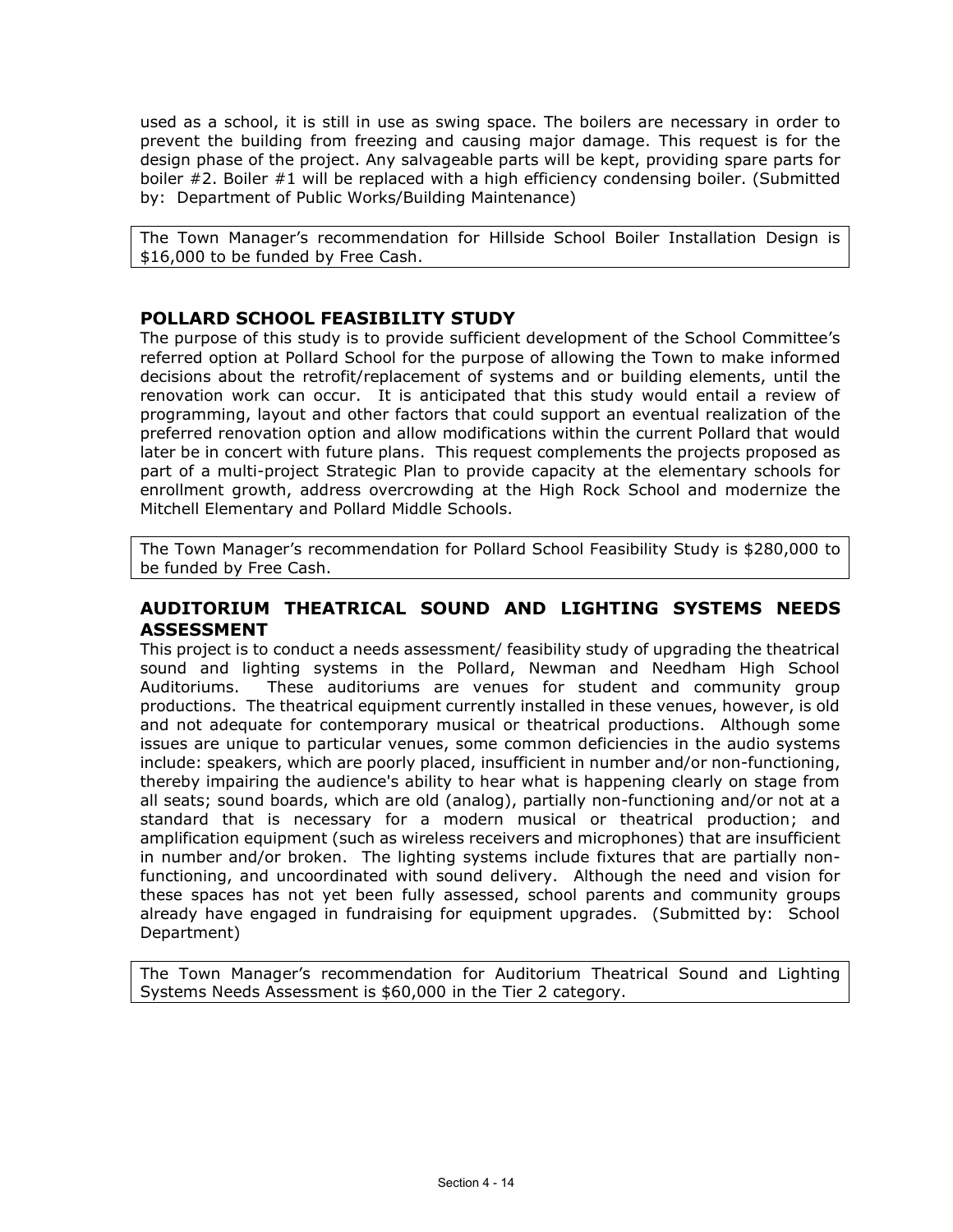## PUBLIC WORKS

### **PERMANENT MESSAGE BOARDS**

This request is for permanently installed message boards to communicate with residents. Currently the Public Works Department has mobile message boards that are used for large construction projects. These message boards are removed from construction projects and relocated to various sites in Town when requested for non-construction related notifications to residents and commuters. The existing message boards are difficult to maneuver, time consuming to program, and often not available for non-emergency notice. This project will alleviate competition for the current message boards. The new message boards will have the capacity to be programmed remotely. The plan is to fund one message board per year. Unless circumstances require otherwise, this funding would support a permanent message board near the intersection of Dedham Avenue and South Street. (Submitted by: Department of Public Works/Engineering)

The Town Manager's recommendation for Permanent Message Boards is \$56,000 in the Tier 2 category.

#### **ENERGY EFFICIENCY UPGRADE IMPROVEMENTS**

This program supports on-going energy efficiency upgrades throughout Town and School buildings. Due to COVID-19, during FY2021 the Building Maintenance Division conducted a recommissioning of all School buildings throughout Town with the goal of increasing air flow in all occupied spaces, correcting controls, and making repairs to the mechanical systems. Many of the pieces of equipment were not designed with the intention of operating at this magnitude, therefore these systems will need to be reevaluated. This request is intended for a review of keeping the systems operating at the necessary level for increased air flow while also evaluating their energy consumption. These systems will need to be rebalanced with both goals in mind. Performing a review of these systems will lead to a list of recommended adjustments that will help inform the upcoming years' Energy Efficient Upgrades submissions. (Submitted by: Public Works/Building Maintenance)

The Town Manager's recommendation for Energy Efficiency Upgrade Improvements is \$100,000 to be funded by Free Cash.

### **RTS PROPERTY IMPROVEMENTS**

This article will be used to fund improvements to the Recycling and Transfer Station (RTS) facility to increase efficiency, comply with regulatory requirements, and improve the facility function. The RTS composting operation is presently under a July 2014 Conservation Commission Negative Determination of Applicability (NDA) resulting from adverse impacts to the wetlands from the compost operations. The NDA calls for the mitigation of potential stormwater issues at the site. At the present time, untreated stormwater runoff is entering a perennial stream that feeds the wetlands abutting the composting operations. This project will also assist the Town in complying with its 2016 NPDES MS4 Permit. The plan is to grade and pave the existing dirt road behind the salt shed, which is the main access to the salt shed for deliveries and loading. This work will stabilize the road, preventing drainage and runoff problems and prevent erosion of soil into the wetlands adjacent to the RTS. (Submitted by: Department of Public Works/RTS)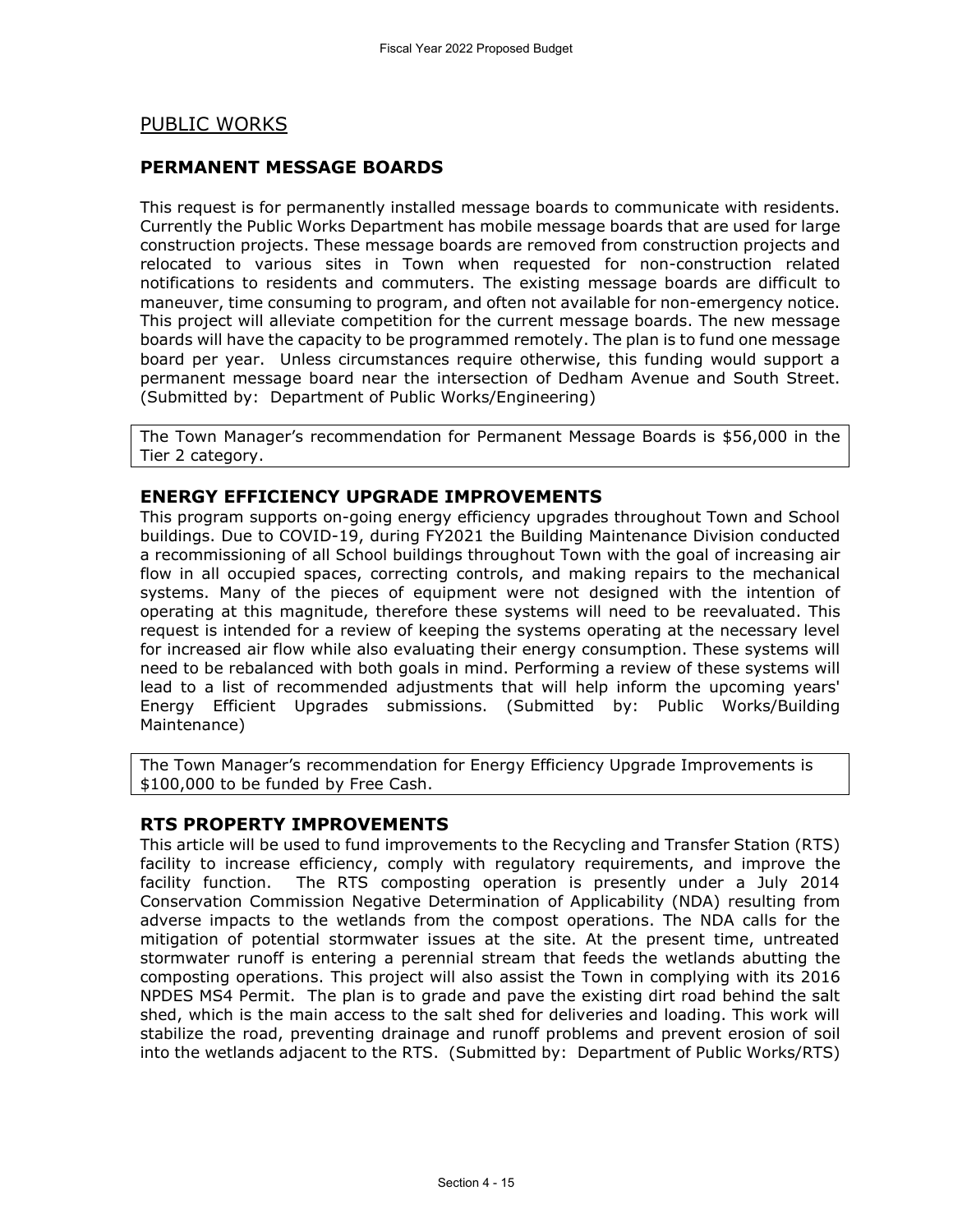The Town Manager's recommendation for the RTS Property Improvements is \$480,000 to be funded by Free Cash.

#### **PUBLIC WORKS INFRASTRUCTURE PROGRAM**

The Public Works Infrastructure Program allows the Department of Public Works to make improvements and repairs to Town infrastructure, including but not limited to roads, bridges, sidewalks, intersections, drains, brooks, and culverts.

#### STREET RESURFACING

The Town has 279 lane miles of accepted road that require maintenance. The average lifecycle of a road is 15 to 20 years. Specialized surface treatments can be applied within this period to sustain or extend the lifecycle of the roadway based on usage. The Town targets 17 lane miles of road per year in order to resurface roads before they reach the end of their lifecycle. These roads are prioritized based on a pavement condition index (PCI). The Town targets roads with a PCI under 70 for resurfacing and specialized treatment, and a PCI under 60 for repair and renovation. The primary strategy of this program is asphalt paving and incidental work. Incidental work may include asphalt berm curb, new grass shoulders, corner reconstruction including handicapped ramps, minor drainage improvements, street sign replacement, traffic markings, and signs. Installing a monolithic asphalt berm curb and/or granite curbing better defines the edge of the road, improves drainage, and protects the shoulder from erosion. Target funding for street resurfacing in FY2022 is \$990,000.

#### ROADWAY RECONSTRUCTION

Road resurfacing may be the appropriate treatment to extend the useful life of a road, but conditions may require a total reconstruction of the road to address structural issues within the road including drainage, grading, and subsurface material construction. In deciding which roads are candidates for reconstruction, the department evaluates the sight distance, drainage, presence of handicap ramps, condition of sidewalks, subsurface utilities, public utility poles, and overhead utilities, as well as the physical condition of the road such as shape, foundation, and traffic volume. The roads proposed for reconstruction are deficient in one or more of the areas listed. No funding is allocated to the Roadway Reconstruction category in FY2022.

#### SIDEWALK PROGRAM

This program requires funding for the Town to address the failing network of sidewalks throughout the community. There are over 130 miles of accepted sidewalks in Needham. Over half of the Town's sidewalks do not comply with current standards and require significant improvement including the installation of handicapped ramps. Sidewalk improvements must comply with Federal and State laws and construction standards. Target funding for the sidewalk program in FY2022 is \$545,000.

#### INTERSECTION IMPROVEMENTS

Traffic signals, intersections, and signage require upgrades and reevaluation as infrastructure ages, technology improves, and methods of transportation change. The intersection of Highland Avenue and West Street has aging traffic control infrastructure and can be unreliable. The signals have only one timer, which only allows for one traffic pattern regardless of the time of day. This work will include installing a new traffic signal system with modern technology that will better control the flow of traffic through the intersection, reducing back-ups of traffic. It will also follow the same aesthetic design principals as the downtown improvements. This intersection redesign will comply with complete streets principles. Target funding for intersection improvements is \$860,000.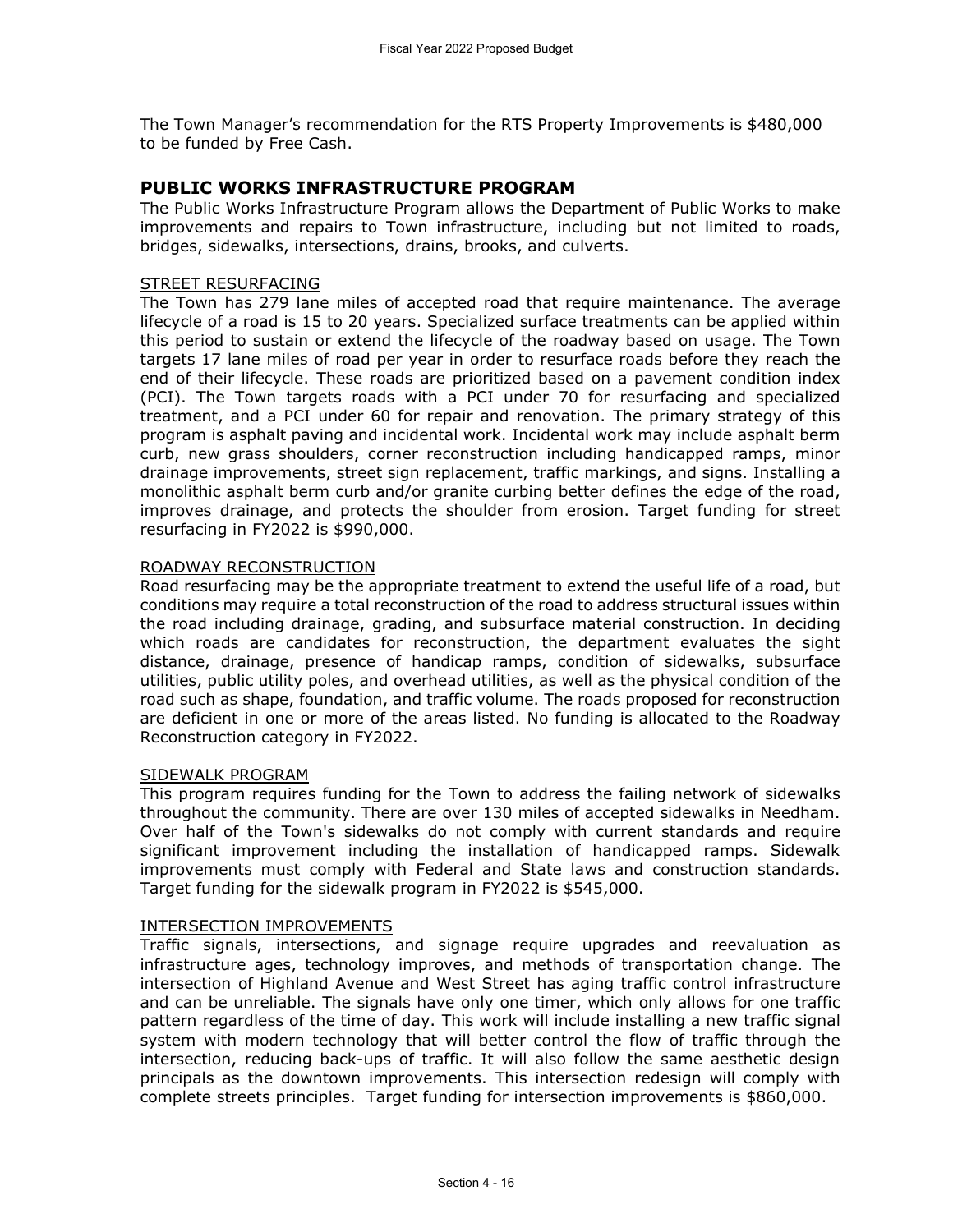#### BRIDGE REPAIRS

Surrounded on three sides by the Charles River, the Town jointly maintains several bridges with neighboring communities. The Massachusetts Bridge Inspection Program has identified several bridges that have some level of deficiency and has recommended future repairs. No funding is allocated to the bridge repair category in FY2022.

#### STORM DRAIN CAPACITY IMPROVEMENTS

The Stormwater Master Plan has identified several areas throughout Needham where improvements are required to resolve existing problems with flooding and illicit discharge. Since the issuance of the original Master Plan, numerous multi-unit developments have been built in the Town. These developments include new roads with drainage structures and roof or sump connections that are then connected to existing Town systems. These new connections have increased the load on the Town's drainage system and caused flooding in some areas. Unless circumstance require otherwise, FY2022 funding is targeted for Concord Street and Burnside Road. This project includes construction of a new drain that will be connected to the recently extended Greendale Avenue drain project to provide additional stormwater capacity. Target funding for storm drain capacity improvements is \$85,000 for the design phase of this project.

#### BROOKS AND CULVERTS

Aging drainage infrastructure including poorly draining brooks, streams, waterways, and culverts throughout the Town have been damaged by heavy rains/storms. Flooding has caused the failure of retaining walls, resulting in extensive erosion and silt deposits in brooks and streams. The silt has provided a medium for vegetation and affected the flow of water, and the situation has resulted in the loss of usable abutting property and flooded basements. The Town is requesting funding to hire a consultant to assist with a Master Plan to address deficiencies with the brooks and culverts. This would help to better comply with NPDES requirements. The brooks and culvert requests within the infrastructure article moving forward would be based upon the recommendations of the Master Plan. Target funding for brooks and culverts is \$159,000.

#### GUARDRAIL

Many of the Town's guardrails are noncompliant and the department is preparing a plan to upgrade existing guardrails to make them both compliant and aesthetically pleasing. No funding is proposed for this category in FY2022. (Submitted by: Department of Public Works/Highway)

The Town Manager's recommendation for the Public Works Infrastructure Program is \$2,203,000 to be funded by Free Cash and \$436,000 in the Tier 2 Cash Capital category.

# **DPW SPECIALTY EQUIPMENT**

Specialty equipment fits the definition of capital but is not included in the fleet request because the equipment is not a registered vehicle. In FY2022, the DPW is requesting funding for a specialty mower for the Parks and Forestry Division. This small mower (Unit 334) performs a second cut on highly maintained baseball fields. It has floating cutting decks that provide a higher quality cut and playing surface. It also lessens the amount of scalping and mower damage to the field compared to the large area mowers. Since this machine has a lighter footprint than the large area mowers, it can cut fields even after heavy rains. (Submitted by: Department of Public Works/Parks & Forestry)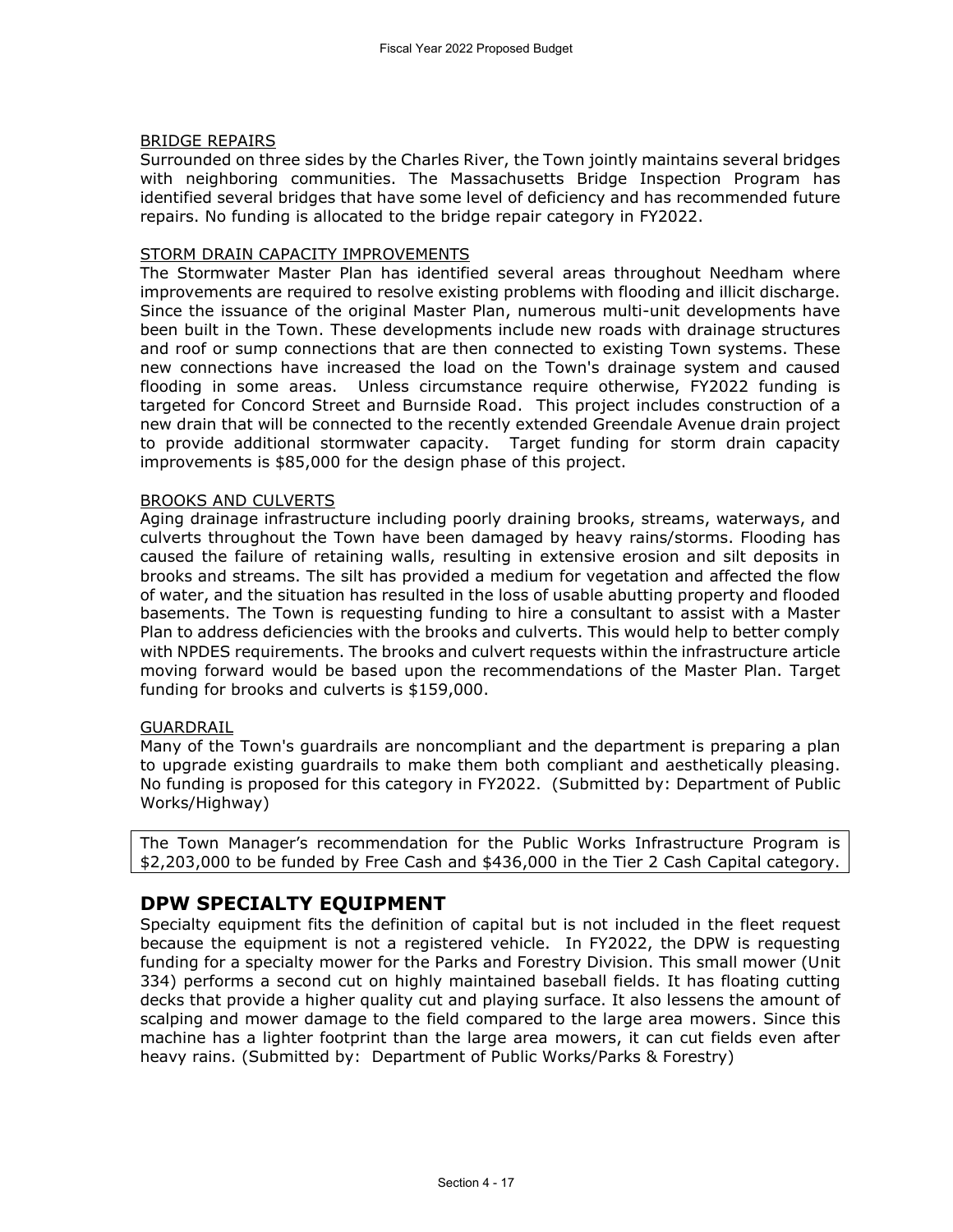The Town Manager's recommendation for DPW Specialty Equipment is \$38,000 to be funded by Free Cash.

## COMMUNITY SERVICES

### **LIBRARY TECHNOLOGY**

This capital request is for the three remaining years of a four-year Library Technology Plan. Year one was funded at the Annual Town Meeting held on June 8, 2020. Unless circumstances require otherwise, FY2022 funding is proposed for the replacement of 29 public computers (Adult 20; Young Adult 4; Children's 4, Community Room 1), and two self-check computers. The equipment was equipment was

originally purchased in 2013. (Submitted by: Needham Free Public Library)

The Town Manager's recommendation for Library Technology is \$48,500 in the Tier 2 category.

## **LIBRARY SPACE PLANNING**

The funding will enable the Library Trustees to engage a professional library space planner to determine if the library's interior space can be better arranged to accommodate the number of students and tutors who use the library's study rooms and study areas. Under "normal conditions" in the afternoons during the school year, the library is packed with students, tutors, and other people using the three study rooms, the row of carrels, and the many four-seat tables. The trustees are also interested in updating the furniture and exploring a set-up that would allow the library to use an automatic materials handler that would check in and sort returned materials. (Submitted by: Needham Free Public Library).

The Town Manager's recommendation for Library Space Planning is \$60,000 in the Tier 2 Category.

#### **TOWN COMMON HISTORIC REDESIGN & BEAUTIFICATION**

The Town completed an internal design process for the Town Common and drafted a scope of services which includes improved hardscape, landscaping, amenities, tree plantings, and utility upgrades that are consistent with the historic nature of the Common and the new Downtown Streetscape Improvement Project. This project will install new sod, trees, plantings, low maintenance hardscape materials, and increase handicap accessibility. The pathways and landscaping will be adjusted to become more aesthetically pleasing and functionally enhanced. There will be increased electrical and sound capacity to accommodate Town-wide events. This request is for the funding for the construction phase of this project. The design phase was funded in FY2020. (Submitted by: Public Works/Parks & Forestry)

The Town Manager's recommendation for Town Common Historic Redesign & Beautification is \$1,364,000 contingent on Community Preservation Funding.

## **RIDGE HILL BUILDING DEMOLITION**

The 2019 Annual Town Meeting approved \$50,000 in feasibility funding for the demolition of buildings at the Ridge Hill site. This request would fund the demolition of the Ridge Hill Manor House and Garage at 463 Charles River Street. The existing barn structure is excluded from this scope. Most of the Ridge Hill Reservation is under the jurisdiction of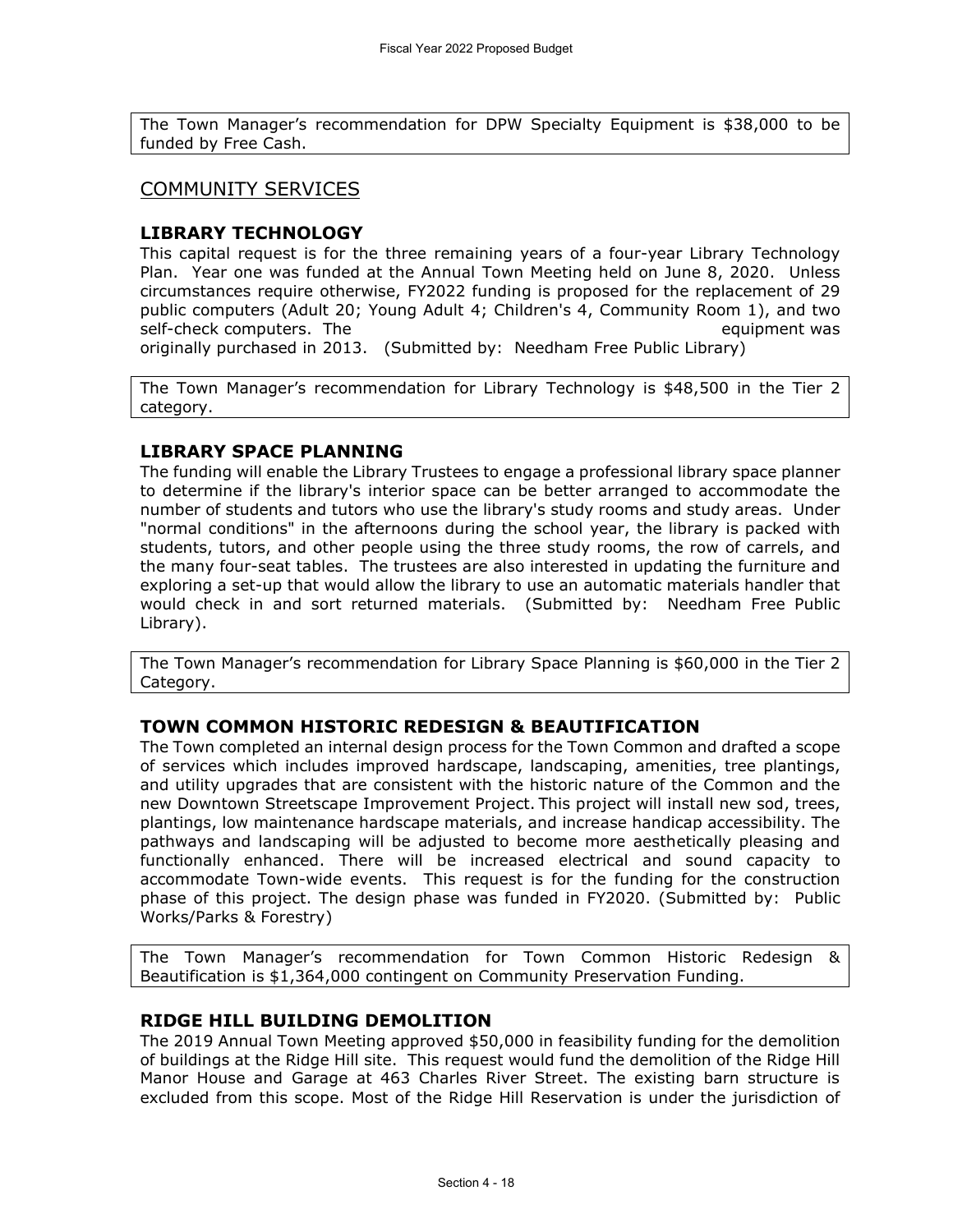the Conservation Commission, with approximately 3 acres under the authority of the Select Board. The demolition scope of work includes hazardous materials abatement and disposal; removal of an underground fuel storage tank (UST) at the garage; complete removal of all building elements, foundations, portions of the exterior paved areas and utilities associated with the subject structures and stabilization; and restoration of the site following demolition. (Submitted by: Department of Public Works/Building Maintenance)

The Town Manager's recommendation for the Ridge Hill Building Demolition is \$746,891 to be funded by Free Cash.

## **ATHLETIC FACILITY IMPROVEMENTS – DEFAZIO SYNTHETIC TRACK**

The Department of Public Works and Park and Recreation have developed a maintenance plan for all fields, which includes new construction, total reconstruction, partial renovation, irrigation, drainage improvements, and equipment replacement or repair (bleachers, fences/backstops, player benches, and miscellaneous equipment) for multi-use fields and ball diamonds. The Department engaged a consultant to evaluate the synthetic track at DeFazio Complex and identified some delamination. The track is presently under a fifteenyear warranty that will be expiring within the next five years. Basic maintenance, including the proposed resurfacing of the synthetic track, is required to ensure that a total replacement is not necessary. (Submitted by: Department of Public Works/Parks & Forestry)

The Town Manager's recommendation for DeFazio Synthetic Track is \$166,000 contingent on Community Preservation Funding.

### **ATHLETIC FACILITY IMPROVEMENTS – MCCLOUD FIELD RENOVATION DESIGN**

The Department of Public Works and Park and Recreation have developed a maintenance plan for all fields, which includes new construction, total reconstruction, partial renovation, irrigation, drainage improvements, and equipment replacement or repair (bleachers, fences/backstops, player benches, and miscellaneous equipment) for multi-use fields and ball diamonds. Since McCloud Field was renovated in 2009, there have been several drainage issues related to the 4' drainpipe that runs through the field. This has caused sink holes that require emergency repair for the field to be safely used. These sink holes appear after large rain events that wash out the materials from underneath the field. Currently there are several methodologies that vary in terms of invasiveness and cost to address this issue that will be vetted out in the design. This project will address both the 4' drain and the subsurface of the field that has been eroded by storm events. This funding is for the design component of this project. The construction funding will be requested in FY2023. (Submitted by: Department of Public Works/Parks & Forestry)

The Town Manager's recommendation for McCloud Field Renovation Design is \$45,000 contingent on Community Preservation Funding.

#### **WALKER POND IMPROVEMENTS**

Walker Pond is choked with excessive aquatic vegetation that needs to be removed for the health of the pond. In FY2022, DPW will start category 1 of the Walker Pond Improvement Project, which involves an analysis of the contributary area providing runoff to the pond. This work will be designed in-house. Interruptions in the stormwater flow are being proposed through the introduction of eight-foot-wide bands or strips of wildflowers and tall grasses, including certain tree types to encourage infiltration and stormwater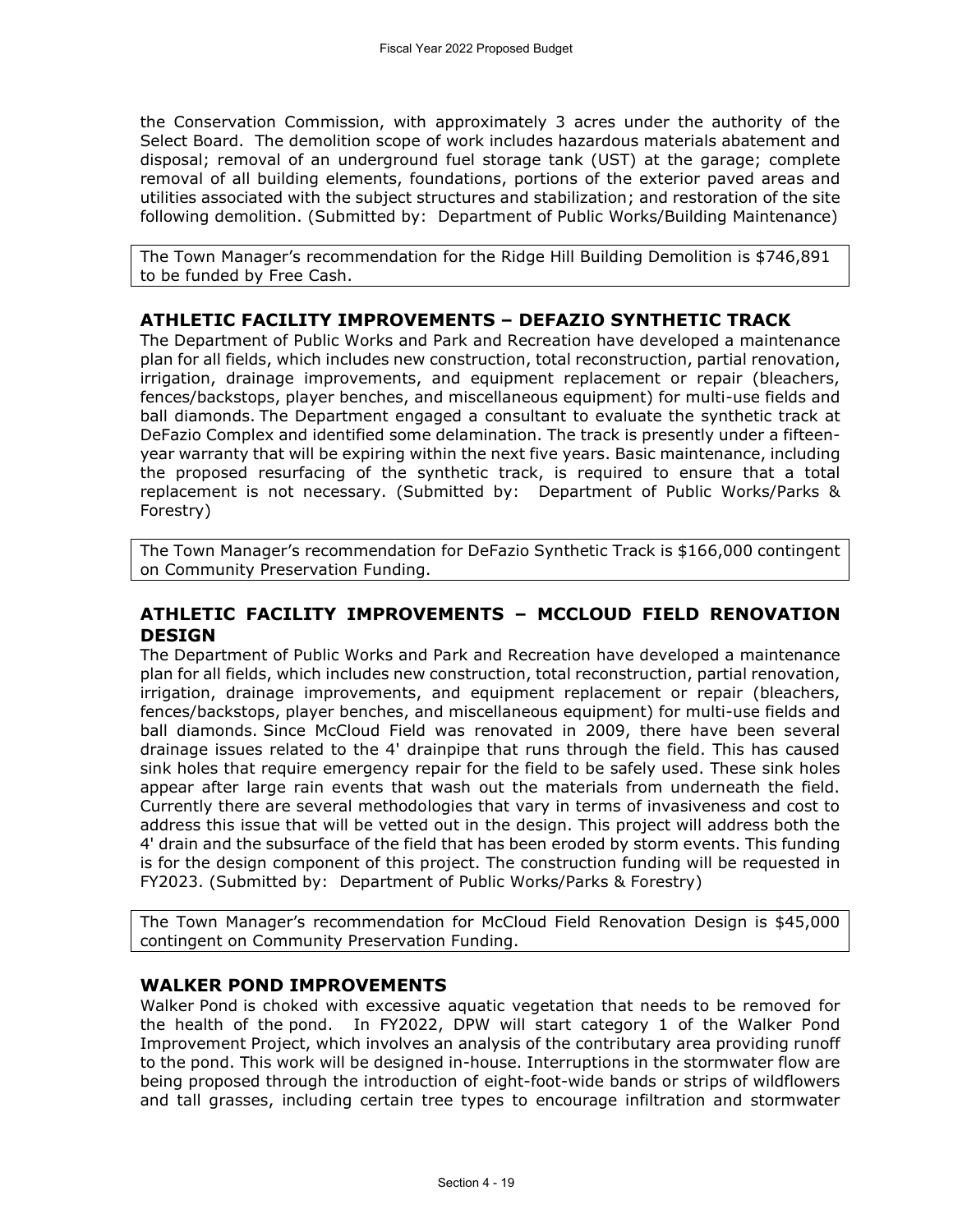quality improvements through nutrient uptake and soil activity. Work will include the installation of three six-foot diameter drainage manholes and sumps in order to address sediment and litter removal. The tree infiltration system was designed by the Conservation Commission. (Submitted by: Department of Public Works/Engineering)

The Town Manager's recommendation for Walker Pond Improvements is \$125,000 contingent on Community Preservation Funding.

#### **TOWN RESERVOIR SEDIMENT REMOVAL DESIGN**

The Town entered into a Memorandum of Understanding (MOU) with the Environmental Protection Agency (EPA) to commence a Town-wide investigation of stormwater discharge to address the pollutants through stormwater into the Charles River Basin and other water bodies. Incorporated into this plan are improvements to the Stormwater Drainage System to upgrade the quality of the water discharged into the Charles River in Town. This request is to support action items identified in the MOU. In 2003, the EPA National Pollutant Discharge Elimination System (NPDES) Stormwater Drainage Permit took effect. It incorporated several requirements identified in the existing Town's MOU. In April 2016, the second permit issued by the EPA was submitted and went into effect July 1, 2018. This article addresses some of the requirements for NPDES. The sediment at the bottom of the reservoir is contaminated and must be removed. This is a category 5 impaired water body under NDPES. Category 5 is the worst rating a water body can receive from the EPA. The Town will engage a designer to determine the best way to remove the sediment. This funding request is for the design phase of the project. The funding for the construction phase will be requested in FY2023. (Submitted by Department of Public Works/Water & Sewer)

The Town Manager's recommendation for Town Reservoir Sediment Removal Design is \$262,000 contingent on Community Preservation Funding.

# GENERAL FUND FLEET REPLACEMENT PROGRAM

The Town's fleet replacement program was established in FY2015. The program includes a budget and schedule for the Town's rolling stock fleet of appropriately 220 vehicles, trailers, and large specialized attachments and the School Department fleet of 14 vans and buses. General purpose vehicles include pickup trucks, a variety of sedans, SUV's, vans, and police vehicles (87). They comprise approximately 39 percent of the entire fleet. General purpose vehicles are utilized in every department and are relatively interchangeable. The replacement of these vehicles can proceed on a regular schedule and should be part of the of the Town's recurring costs. The Town relies on a number of trailers for the purpose of moving tools and equipment, hauling trash and debris, and transporting special equipment. The Town has 47 trailers which represents approximately 23 percent of the fleet. Specialized, high value vehicles and snow and ice equipment comprise the other 38 percent of the fleet. These vehicles and equipment are just as integral to Town operations as the general-purpose vehicles but serve the unique purposes of specific departments or divisions. Included in this group are the high value vehicles such as ambulances, large dump trucks, fire engines, street sweepers, and others for which appropriations need to be planned. Unless circumstances require otherwise, the proposed FY2022 fleet replacement schedule is as follows. (Submitted by: Multiple Departments)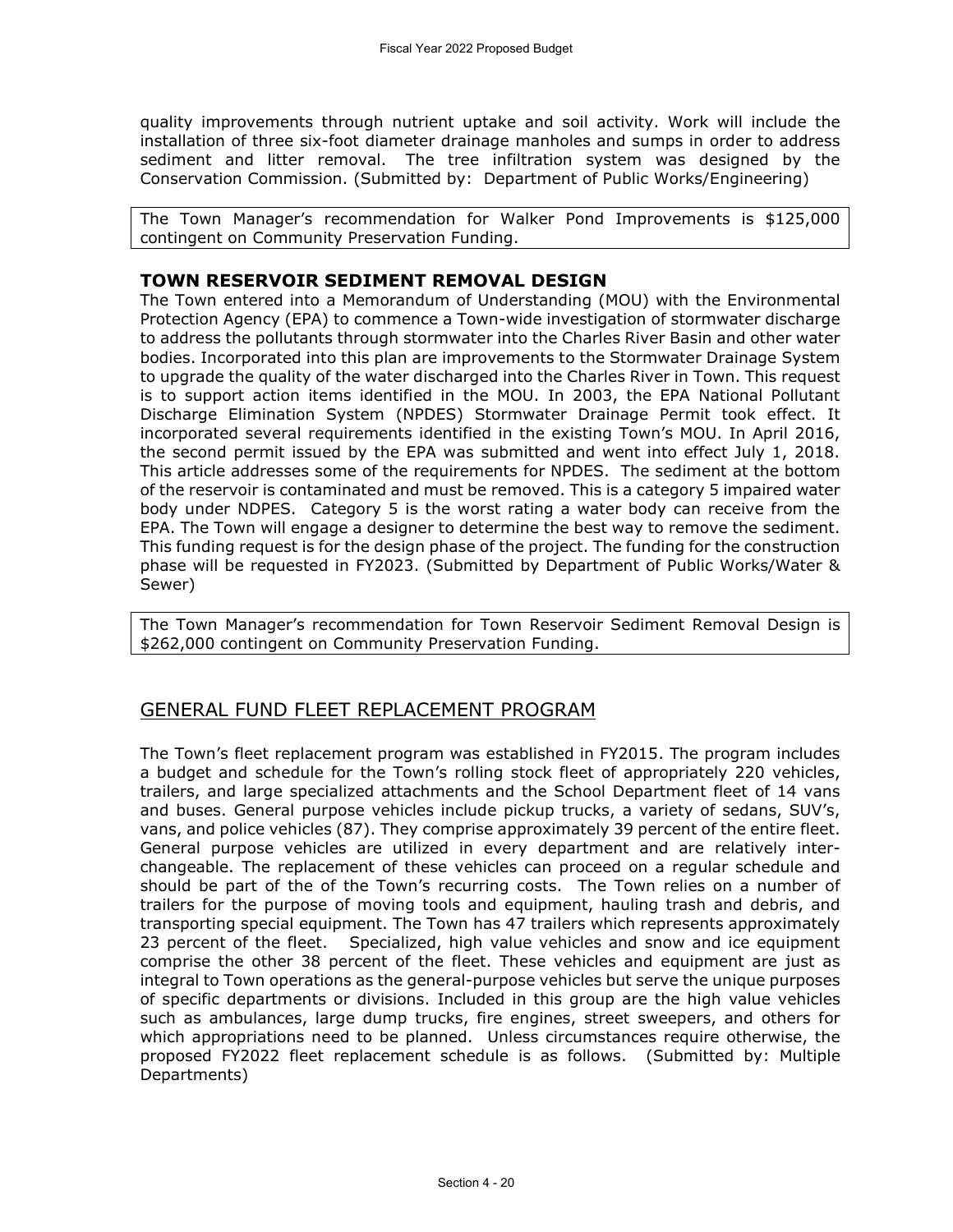| <b>UNIT</b> | <b>EXISTING</b>   | <b>DIVISION</b>               | <b>YEAR</b> | <b>REPLACEMENT</b>       | <b>AMOUNT</b> |
|-------------|-------------------|-------------------------------|-------------|--------------------------|---------------|
| 712         | Econ<br>Ford      | <b>Building</b><br><b>DPW</b> | 2011        | Utility Van Class 2      | \$69,831      |
|             | <b>Van E250</b>   | Maintenance                   |             |                          |               |
| 756         | <b>SUV Hybrid</b> | <b>Building</b><br><b>DPW</b> | 2010        | <b>SUV Hybrid</b>        | \$50,814      |
|             |                   | Maintenance                   |             |                          |               |
| 45          | E150<br>Ford      | DPW Engineering               | 2012        | Utility Van              | \$54,973      |
|             | Van               |                               |             |                          |               |
| 32          | Ford F350         | DPW Highway                   | 2012        | Work Truck<br>3<br>Class | \$61,916      |
|             |                   |                               |             | Pick-up                  |               |
| $C-02$      | Chevy Tahoe       | Fire Department               | 2016        | Public Safety Response   | \$62,540      |
|             |                   |                               |             | Vehicle                  |               |
| 404         | #350<br>Ford      | Health & Human                | 2012        | Large Passenger Van      | \$90,050      |
|             | Van               | <b>Services</b>               |             |                          |               |
| Van         | Toyota            | School                        | 2015        | Passenger Van            | \$51,419      |
| 10          | Sienna            | Department                    |             |                          |               |
| Van 9       | Toyota            | School                        | 2014        | Passenger Van            | \$51,419      |
|             | Sienna            | Department                    |             |                          |               |

# **GENERAL FUND CORE FLEET REPLACEMENT**

## **GENERAL FUND FLEET REPLACEMENT – SPECIALIZED EQUIPMENT**

| UNIT   | <b>EXISTING</b> | <b>DIVISION</b> | YEAR I | REPLACEMENT            | <b>AMOUNT</b> |
|--------|-----------------|-----------------|--------|------------------------|---------------|
| 10     | International   | DPW Highway     | 2010   | Truck<br>Heavy<br>Duty | \$284,119     |
|        | 7400            |                 |        | Class 8 Large Dump     |               |
| 39     | Ford F550       | DPW Highway     | 2012   | Work Truck Class 5     | \$94,210      |
|        |                 |                 |        | Dump                   |               |
| $R-03$ | Ford<br>450     | <b>Fire</b>     | 2008   | Ambulance              | \$353,843     |
|        | Ambulance       | Department      |        |                        |               |

The Town Manager's recommendation for General Fund Core Fleet Replacement is \$402,912 to be funded by Free Cash and \$90,050 in the Tier 2 Cash Capital Category.

The Town Manager's recommendation for General Fund Specialized Equipment is \$353,843 to be funded by Free Cash and \$378,329 in the Tier 2 Cash Capital Category.

# SEWER ENTERPRISE FUND

## **SEWER MAIN REPLAEMENT/GREENDALE AVENUE/ROUTE 128**

This article is to address the Greendale Avenue/Route 128 sewer interceptor from Cheney Street to Great Plain Avenue. The existing sewer line is deteriorating and in need of rehabilitation/replacement in order to remain functional. The plan is to replace or reline the 12,000 feet (2.25 miles) of 18-inch reinforced concrete gravity sewer main running through Town property along Greendale Avenue near Cheney Street towards Route 128, along the Route 128 right of way to Great Plain Avenue. This work will be on an interceptor sewer. An interceptor sewer is a trunk sewer that collects and conveys wastewater from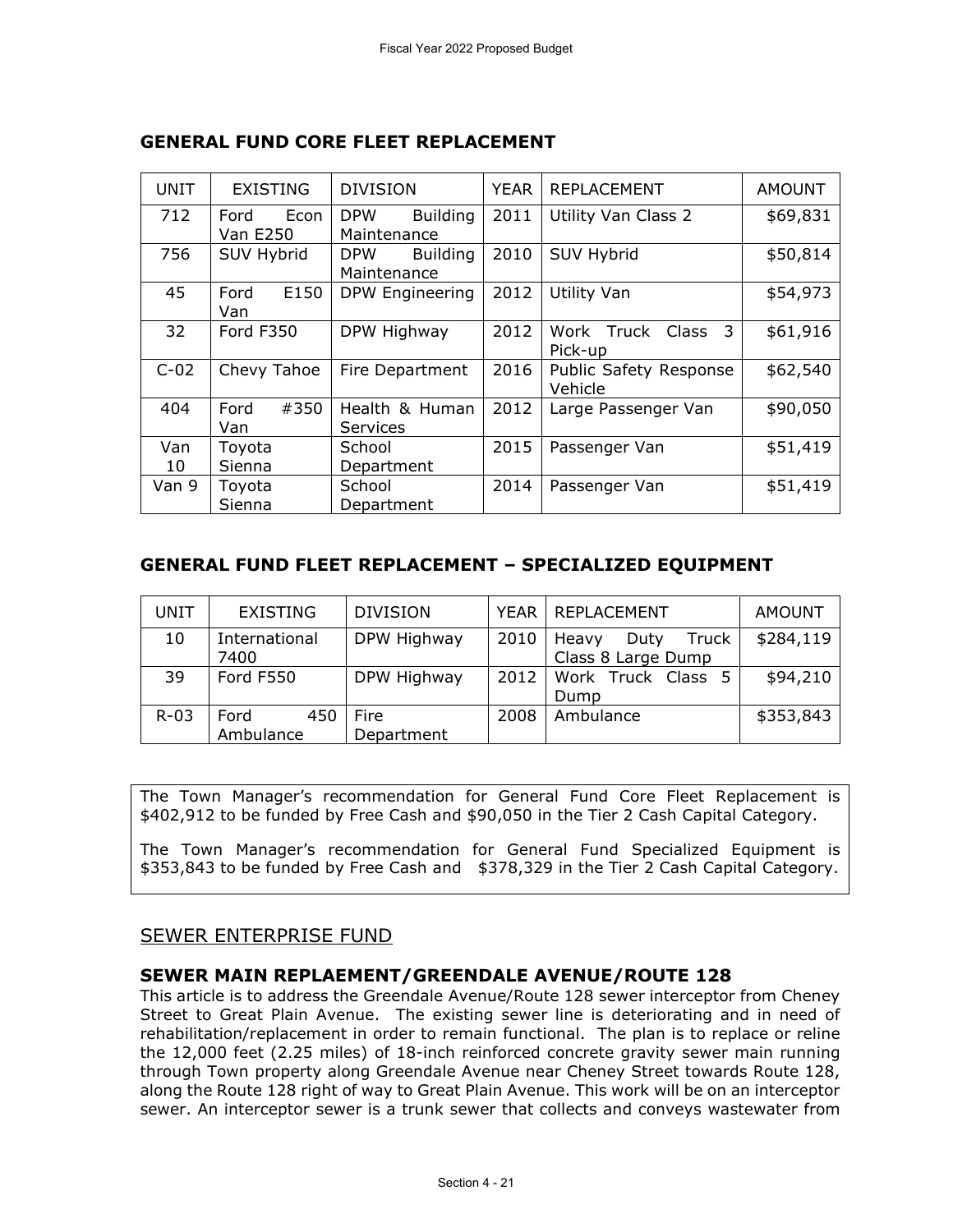numerous sewer lines. During the feasibility study, the Town discovered a blockage of the sewer main and two buried manholes that prevented the consultant from providing a complete inspection of the sewer main. This request is for DPW to complete the design and construction phases of the removal of the blockage, including updating the current MassDOT permit to allow for this work and CCTC investigations of the buried manholes. Additionally, the consultant will provide a contingency plan in case of complications or breakage due to the removal of the blockage. This work is necessary in order to continue with the replacement of the sewer main. (Submitted by Department of Public Works/Water & Sewer)

The Town Manager's recommendation for Sewer Main Replacement is \$363,000 to be funded by Sewer Enterprise Fund Retained Earnings.

# **SEWER FLEET REPLACEMENT - SPECIALIZED EQUIPMENT**

| UNIT | <b>EXISTING</b> | <b>DIVISION</b> | <b>YEAR</b> | I REPLACEMENT               | <b>AMOUNT</b> |
|------|-----------------|-----------------|-------------|-----------------------------|---------------|
| 17   | F550<br>Ford    | Sewer           | 2012        | Work<br>Class<br>Dump<br>5. | \$94,210      |
|      | Dump            |                 |             | Truck                       |               |
| 19   | Int'l<br>7400   | Sewer           | 2010        | Class<br>8<br>Heavy<br>Duty | \$284,119     |
|      | Dump            |                 |             | Dump Truck                  |               |
| 29   | Int'l<br>7400   | Sewer           | 2008        | Class<br>8<br>Heavy<br>Duty | \$332,531     |
|      | Dump            |                 |             | Dump Truck                  |               |

(Submitted by Department of Public Works/Water & Sewer)

The Town Manager's recommendation for Sewer Fleet Replacement is \$710,860 to be funded by Sewer Enterprise Fund Retained Earnings.

## WATER ENTERPRISE FUND

## **WATER DISTRIBUTION SYSTEM IMPROVEMENTS/ROSEMARY**

In order to ensure a continual supply of water to the public, the Department of Public Works must partake in a rehabilitation program including maintenance, repair, and replacement of aging pipes. Replacement of water pipes is prioritized, taking into consideration the condition of the pipe, water break history, and adequacy of water flow to fire hydrants. There is a water main that is currently located under Rosemary Lake, making leaks difficult to detect and repairs difficult to conduct. The 8" water main under the lake will be removed and relocated to Rosemary Street. This request is for the construction phase of the project – the design was funded in FY2020. (Submitted by: Department of Public Works/Water & Sewer)

The Town Manager's recommendation for Water Distribution System Improvements/Rosemary is \$460,000 to be funded by Water Enterprise Fund Retained Earnings.

## **WATER DISTRIBUTION SYSTEM IMPROVEMENTS DESIGN/SOUTH STREET**

In order to ensure a continual supply of water to the public, the Department of Public Works must partake in a rehabilitation program including maintenance, repair, and replacement of aging pipes. Replacement of water pipes is prioritized, taking into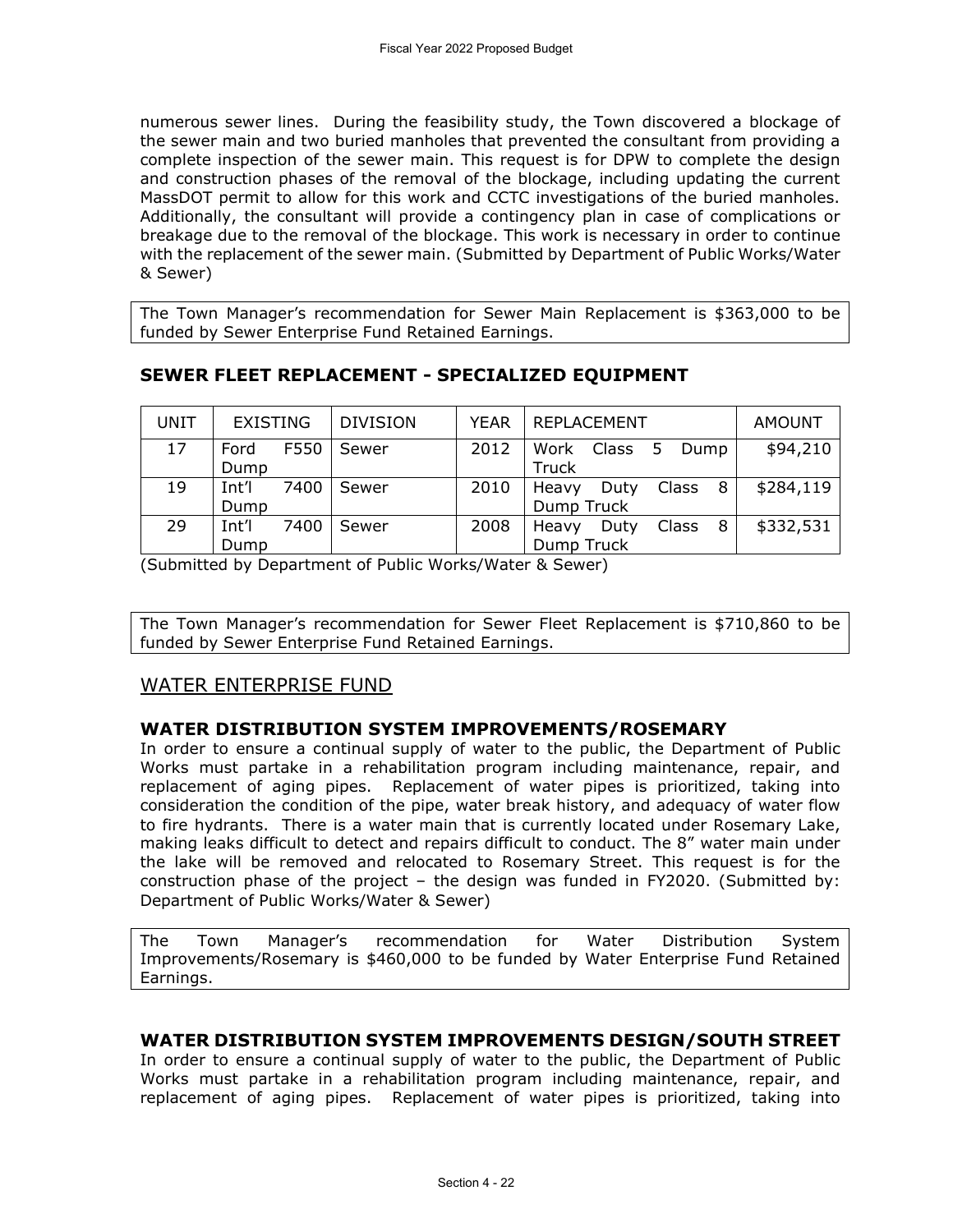consideration the condition of the pipe, water break history, and adequacy of water flow to fire hydrants. This request is for the design of the replacement of the water main pipe on South Street between Charles River Street and Chestnut Street. It is past its useful life and has had numerous breaks in recent years*. (Submitted by: Department of Public Works/Water & Sewer)*

The Town Manager's recommendation for Water Distribution System Improvements/South Street is \$250,000 to be funded by Water Enterprise Fund Retained Earnings.

# **WATER SERVICE CONNECTIONS**

There are old iron pipe water services that may need to be removed because they contain lead. There are approximately 800 services remaining to be replaced. The Town currently has in place water treatment practices that reduce the corrosion on lead components, as well as a rigorous testing program. Originally, this program was to replace any components containing lead prior to road repaving, but the Town is ahead of that schedule and continuing to remove any necessary components. The Town continues to target the removal of any services or components containing lead in reaction to the nationwide concerns over lead. Even as more services are replaced, the Town continues with their water treatment practices and testing. Once all lead is removed from the Town system, the Water Division will continue to provide corrosion control through water treatment practices because plumbing inside buildings may still The DPW continuously replaces water connections that may have components containing lead. Over the last ten-year period the Town has replaced 1,150 service connections. Previously, this request has been requested as an annual funding of \$200,000 to replace water service connections throughout Town. Due to variability in years, the request has changed to be a  $$1,000,000$  request every four to five years to allow for continuous replacement as soon as possible. (Submitted by: Department of Public Works/Water & Sewer)

The Town Manager's recommendation for Water Service Connections is \$1,000,000 to be funded by Water Enterprise Fund Debt/MWRA Grant & Loan Program.

# **WATER FLEET REPLACEMENT – CORE FLEET**

| JNIT                                                     | EXISTING  | I DIVISION | YFAR | I REPLACEMENT              | AMOUNT   |  |
|----------------------------------------------------------|-----------|------------|------|----------------------------|----------|--|
| 40                                                       | Ford F350 | Water      |      | Work Truck Class 4 Utility | \$78,745 |  |
| (Submitted by: Department of Public Works/Water & Sewer) |           |            |      |                            |          |  |

(Submitted by: Department of Public Works/Water & Sewer)

The Town Manager's recommendation for Water Core Fleet Replacement is \$78,745 to be funded by Water Enterprise Fund Retained Earnings.

# **WATER FLEET REPLACEMENT – SPECIALIZED EQUIPMENT**

| UNIT | EXISTING  | <b>DIVISION</b> | <b>YEAR</b> | <b>REPLACEMENT</b>                    | AMOUNT    |
|------|-----------|-----------------|-------------|---------------------------------------|-----------|
| 30   | Ford F550 | Water           | 2012        | Work Truck Class 5 Swap<br>Body       | \$135,452 |
| 25.  | Ford F450 | Water           | 2012        | Class<br>Work<br><b>Truck</b><br>Dump | \$92,437  |

(Submitted by: Department of Public Works/Water & Sewer)